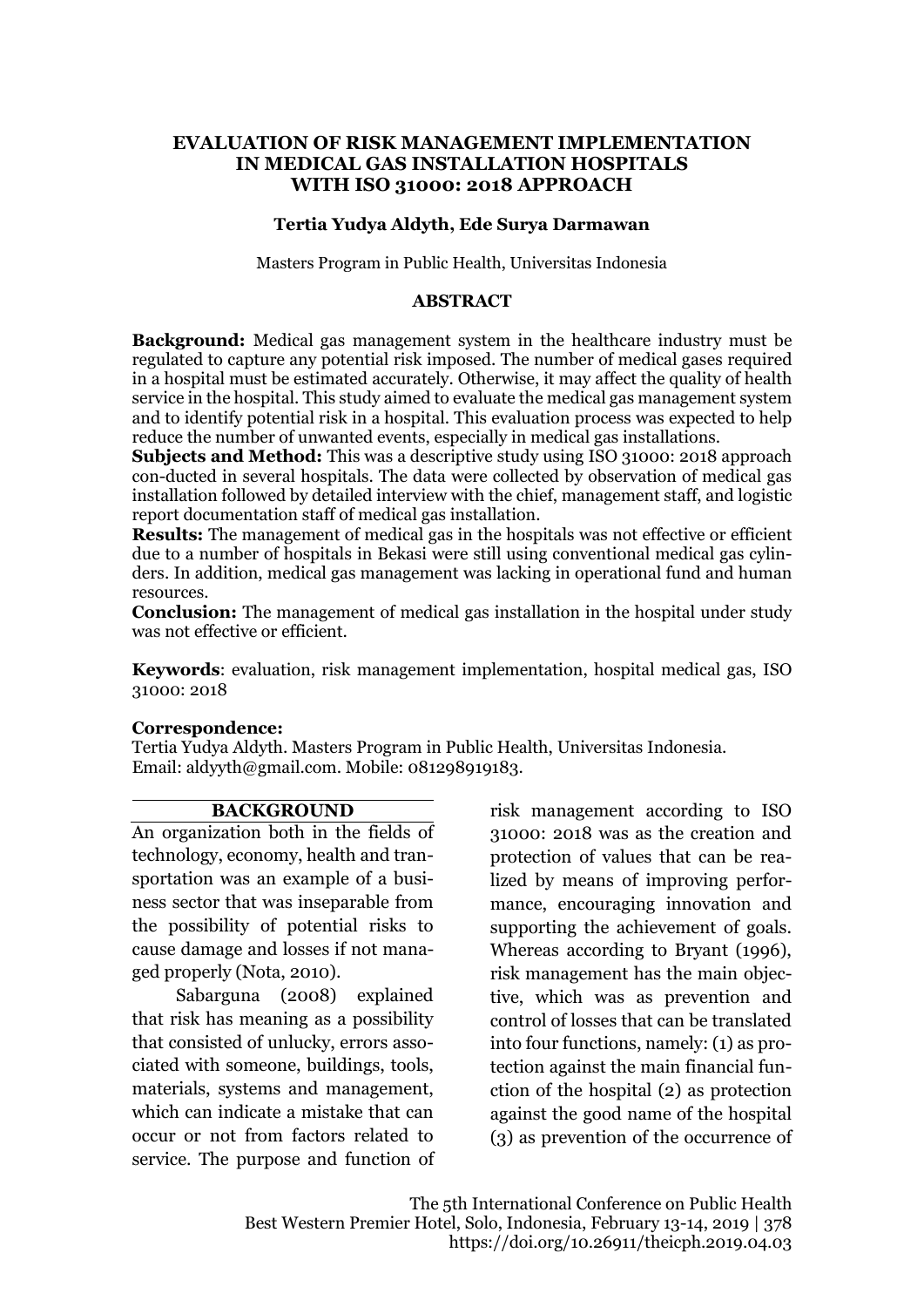unexpected events for patients, visitors, and also employees (4) as a discussion of each incident through risk management. Current risk management has an international standard that referred to ISO 31000: 2018 by implementing a risk management assessment process consisting of risk identification, risk analysis and risk evaluation which can be seen in figure 1. In the picture above illustrated a risk management process that was explained simply based on ISO 31000: 2018.



#### **Figure 1. Risk Management Process Based on ISO 31000: 2018** Source: www.theirm.org

The key stages of the process above were described as risk assessments and their handling that took place in the context of organizational management risk (Airmic, 2010) after knowing the benefits of implementing the risk management process above, hospitals were known to be vulnerable to the risk and medical gas installation units in one risky unit.

Risk management in medical gas installations was very much needed in its management because medical gas was an important element with special specifications, which was useful in the ongoing health services in health facilities, especially hospitals in helping to maintain a patient's life. So that in the management, medical gas must be considered from several aspects, namely, in terms of demand so that the needs of each patient were sufficient, in terms of storage to maintain cleanliness and purity, and in terms of distribution in order to be targeted efficiently and effectively to all patients in need. Medical gas was included in the hardware in the medical services of the type of consumables that must be considered to fulfill their needs for all patients (Imron, 2009). Medical gas installation as one of the important units in a hospital organization has not yet implemented a risk management system that was standardized in ISO 31000.

Therefore, research was needed to explain how doing mapping, risk assessment and design of control systems to prevent the occurrence of risks in medical gas installation units. The research aimed to conduct risk assessment and risk control, including risk identification and hazard analysis in medical gas installations. This research was expected to be able to obtain benefits in the form of a good understanding of risk management and risk assessment with ISO 31000: 2018 standards, risk design and control. Efforts to prevent and anticipate the occurrence of problems that can be caused in the management of medical gas need serious attention. Therefore, the hospital needed to periodically examine the human resources responsible for procurement, maintenance and distribution, as well as reviewing in terms of Standard Operating Proce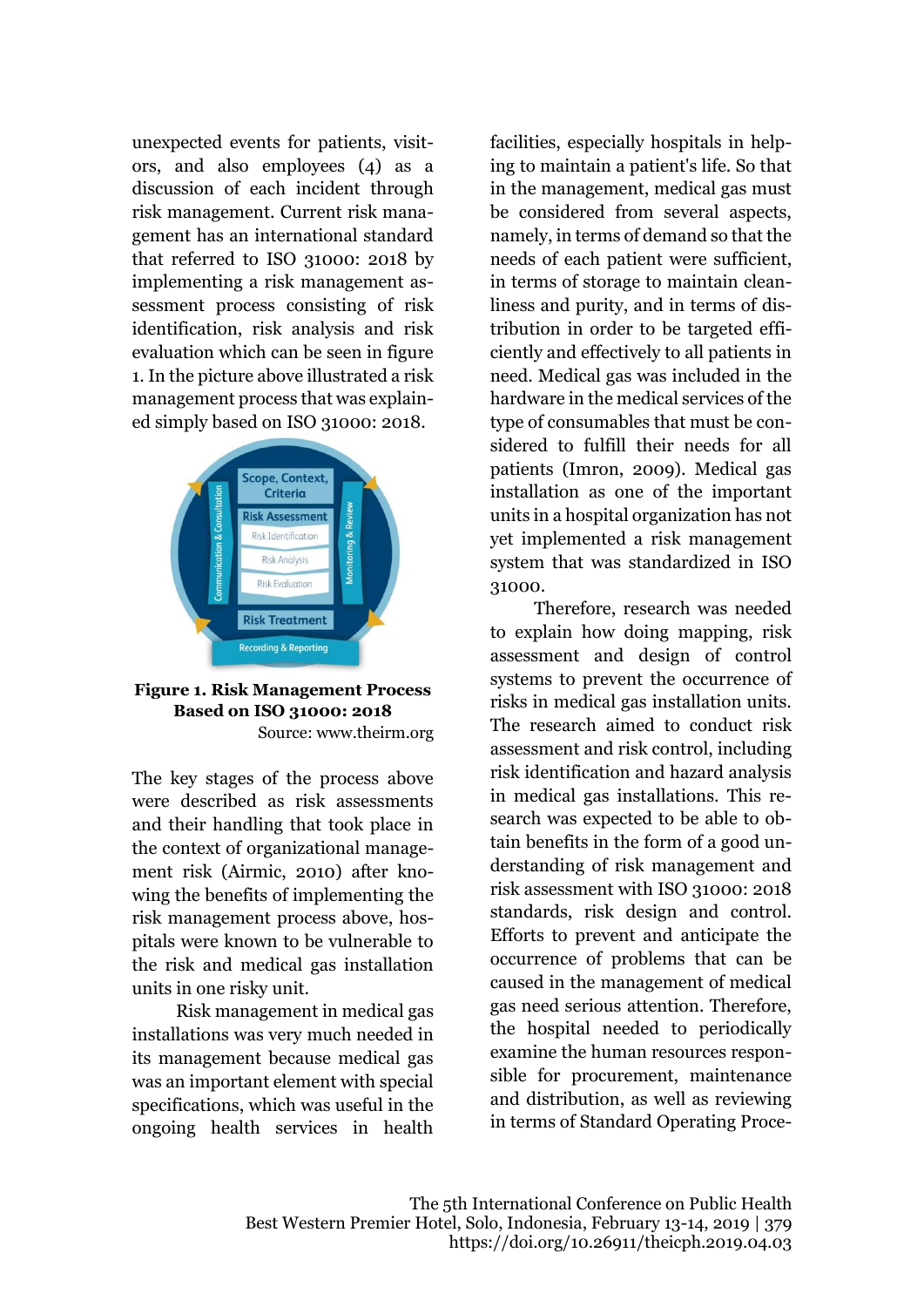dure (SOP) for medical gas management to reduce potential risks that might occur. This study was expected to be able to identify problems and be able to provide alternative solutions and implement them.

## **SUBJECTS AND METHOD**

The risk management study method was conducted by referring to the ISO 31000: 2018 standard. This research was conducted at one of the private hospitals in Bekasi which was carried out through identification of problems first in the Medical Gas Installation unit (MGI) and then continued with root problem analysis using Ishikawa diagram (Fishbone analysis) (Figure 2) the data was obtained based on data obtained both primary and secondary for risk evaluation. All risks that have been identified were calculated for their impact related to the objectives to be achieved by the hospital.

Then used as a basis in getting alternative solutions. The stages were by collecting data on all potential risks that might occur by conducting indepth interviews, literature studies, and field observations. Assess the risk from a list of risks that have been made to determine the level of risk. Risk evaluation aimed to choose the risks that most allows the most extreme risks to occur.



**Figure 2. Fishbone root of potential risk analysis MGI**

After interviews and observations, it can be in the form of a description of the list of incidents, causes and effects (Table.1). Risk analysis aimed to assess risk from a list of risks that have been made to determine the level of emergency.

Risk evaluation aimed to choose the risks that most allows the most extreme risks to occur. After receiving the

The 5th International Conference on Public Health Best Western Premier Hotel, Solo, Indonesia, February 13-14, 2019 | 380 https://doi.org/10.26911/theicph.2019.04.03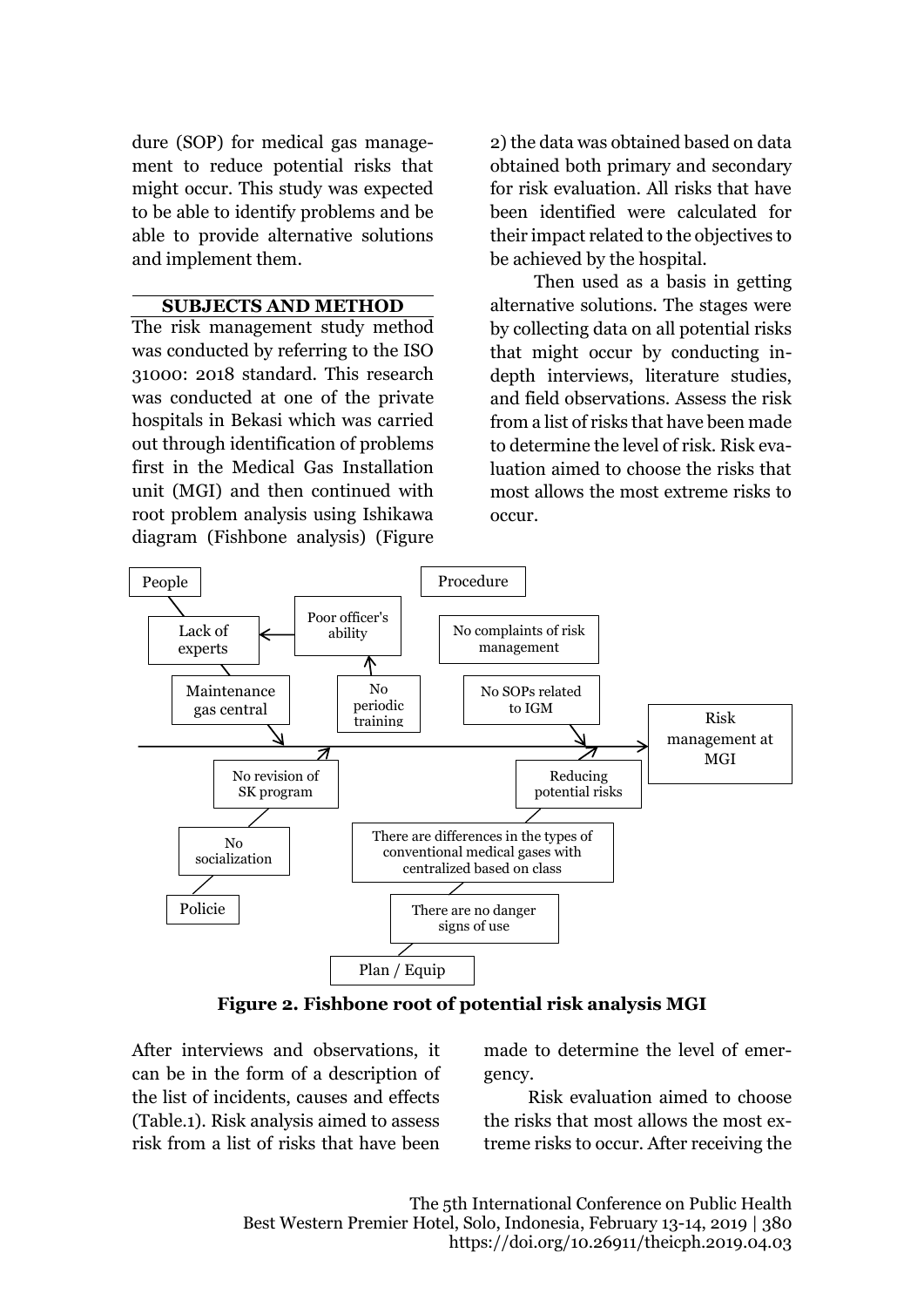risk priority, risk aggregation was carried out on the red, yellow and green zones. The risks found in the red zone would be followed up with the design of a risk control system, there was no design on the yellow and green zones because it was considered that it can be handled with the applicable SOP. Meanwhile, this type of research was a descriptive research method with the main purpose of making a description or a description of an objective medical situation, medical gas management staff and documentation staff for logistics reports regarding the management of medical gas in hospitals.

#### **RESULTS 1. Risk Identification**

To find out more details about the risks that can occur in the gas installation unit

| <b>Risk incidents</b>        | <b>Risk Causes</b>             | <b>Risk Impacts</b>           |  |
|------------------------------|--------------------------------|-------------------------------|--|
| MGI officer Medical gas was  | MGI officers did not get       | MGI officers received         |  |
| poisoned while working       | training                       | intensive care for            |  |
|                              |                                | hospitalization for 2 weeks   |  |
| Medical Gas was out of stock | There is no periodic check in  | Health services are disrupted |  |
|                              | <b>MGI</b> logistics           | and hampered                  |  |
| Errors in labeling medical   | There is no good SOPs          | There can be an error in      |  |
| gas types                    | related to MGI governance      | administering medical gas for |  |
|                              |                                | patients                      |  |
| Medical gas tube that has    | There is no good safety in the | Potential explosion from gas  |  |
| fallen                       | storage of medical gas         | cylinders                     |  |
| The difference between       | Different types of classes     | There is a gap between        |  |
| conventional tube and those  | based on inpatient class       | patients                      |  |
| that are already centralized |                                |                               |  |
| Patients get lack of oxygen  | The absence of MGI officers    | Health care is disrupted and  |  |
| supply at night              | at night                       | the risk of death in          |  |
|                              |                                | emergency patients            |  |
| Anesthetic gas explosion     | Mistakes of the medical        | Safety of patients and        |  |
|                              | officer in opening the gas     | medical staff is threatened   |  |
|                              | cylinder knob                  | Damage to hospital buildings  |  |

**Table 1. Data on MGI risk incidents and the causes and impacts**

This type of research was descriptive medical conducted by using observations from the installation of Ishikawa diagram assistance (Fishbone medical gas followed by analysis interviews) (Figure 2). The process of in-depth identification of the head of the gas installation section can work well if followed by appropriate and structured questions. In the ISO 31000: 2018 standard has a standard question that can be used as a reference in in-depth interviews, namely: (1) what is the source of risk (2) what influence on the hospital or company (3) whether there are current controls (4) when, where, why and how these risks can occur (5) what causes this control to be less effective which was then judged subjectively. For the purposes of risk analysis, numbers of measurement criteria that were commonly used were: (1) The likelihood criterion was a scale used to measure the likelihood of risk (2) impact criteria (impact) a matrix of the relationship between impact types and impact level risk of achievement goals (3) Criteria for Effectiveness.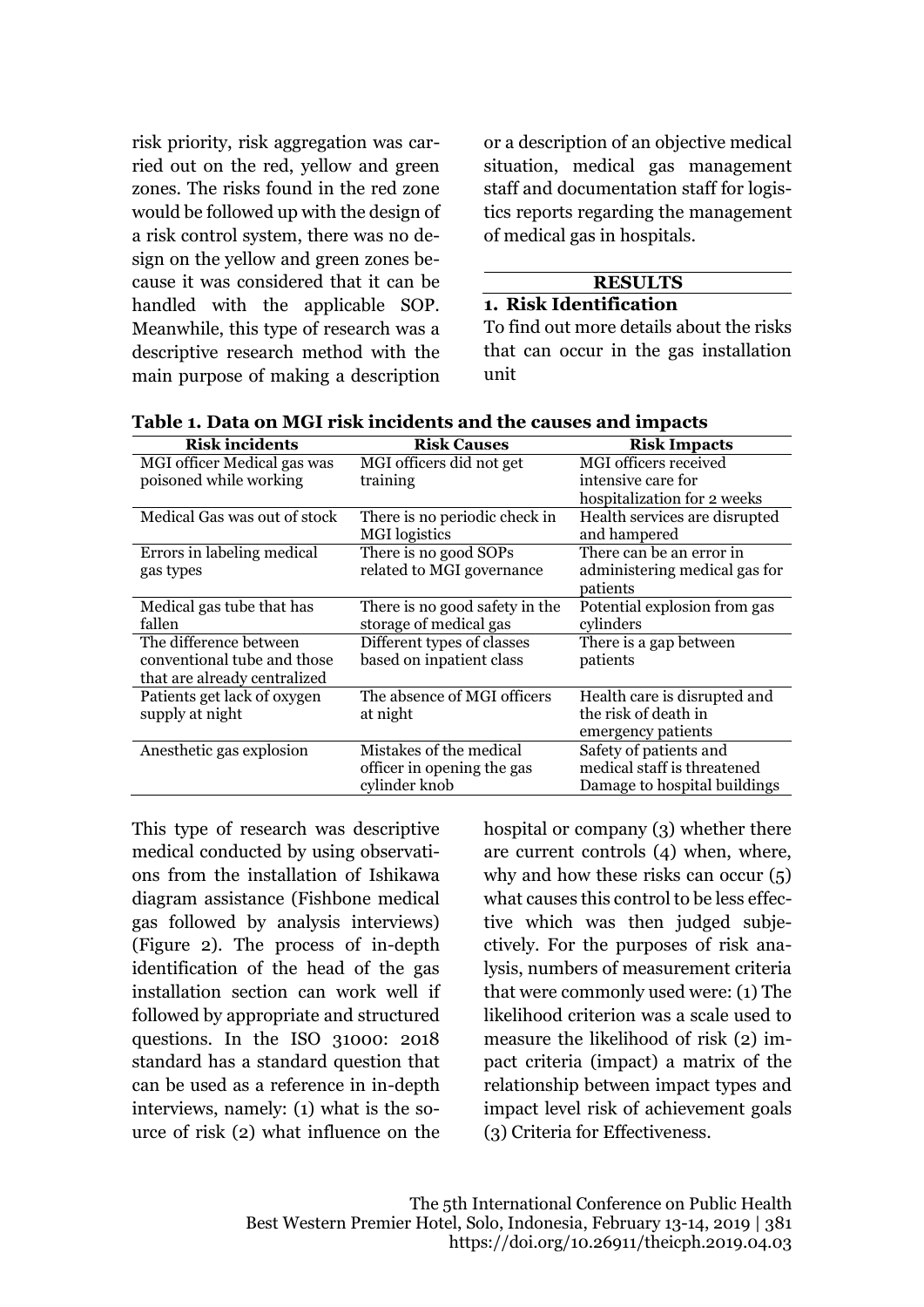| The likelihood of occurrence and impact |                     | <b>Severity/Impact</b> |                |  |  |  |
|-----------------------------------------|---------------------|------------------------|----------------|--|--|--|
| <b>Frequent</b>                         | 5 Frequent          | <b>Catastrophic</b>    | 5 Big disaster |  |  |  |
| Probable                                | 4 Possible          | <b>Hazardous</b>       | 4 Dangerous    |  |  |  |
| <b>Remote</b>                           | 3 Small Chance      | Major                  | 3 Big          |  |  |  |
| <b>Extremely remote</b>                 | 2 Very small chance | Minor                  | 2 Small        |  |  |  |
| <b>Extremely</b>                        | 1 Very impossible   | No safety effect       | 1 No Impact    |  |  |  |
| improbale                               |                     |                        |                |  |  |  |

**Table 2. Scale of Probability and Impact**

## **2. Risk Analysis**

A risk analysis was an activity to assess the level of risk, both in terms of the threat of loss and opportunities that were beneficial for achieving the goals. A risk analysis was a stage of the list of successful risk incidents identified by the current risk control (Effectiveness of existing risk control) (4) Risk level criteria (Leo and Victor, 2018). The next step after the impact value and probability were obtained, then it was entered into the Risk Grading Matrix table which was useful for knowing the risk score calculation and by finding the color of the risk bands.

a. Risk Score

## **Risk Score = Impact x Probability**

How to calculate risk scores:

By using the risk grading matrix (table 3): (1) Determine the frequency in the

|  | <b>Table 3. Risk Grading Matrix</b> |  |
|--|-------------------------------------|--|
|  |                                     |  |

left column; (2) Determine the impact on the line to the right; (3) Set the color of the bands, based on frequency and impact

## b. Risk Bands

Risk bands were the degree of risk that was described in four colors, namely: blue, green, yellow and red. The "bands" color would determine the investigation to be carried out (table 2) (1) Blue and green bands: simple investigation; (3) Yellow and red bands: comprehensive investigation / RCA. Example: Explosion of anesthetic gas in Hospital X occurred 3 years ago Impact value: 4 (Probable) because it might happen Probability value: 3 (may occur) because it happened 3 years ago Scoring: risk =  $4x3 = 12$  Color Bands: Red (extreme).

| rapic 3. Kisk Oraunig matrix |              |             |                |                |       |              |
|------------------------------|--------------|-------------|----------------|----------------|-------|--------------|
|                              |              | <b>Not</b>  | minor          | moderate       | major | catastrophic |
| Probability                  |              | significant |                |                |       |              |
|                              |              |             | $\overline{2}$ | 3              |       | 5            |
| very frequent                |              |             | 6              | $\overline{2}$ |       |              |
| (every                       | 5            |             |                |                |       |              |
| week/month)                  |              |             |                |                |       |              |
| frequent (several            |              |             |                |                |       |              |
| times/year)                  | 4            |             |                |                |       |              |
| may occur ( $1 < 2$ -        |              |             |                |                |       |              |
| <5 year/time)                | 3            |             |                |                |       |              |
| rare ( $> 2 < 5$ )           | $\mathbf{2}$ |             |                | 4              |       | 1.3          |
| years/times)                 |              |             |                |                |       |              |
| Very rare $(>5$              |              |             | 5              |                |       |              |
| years/times)                 | 1            |             |                |                |       |              |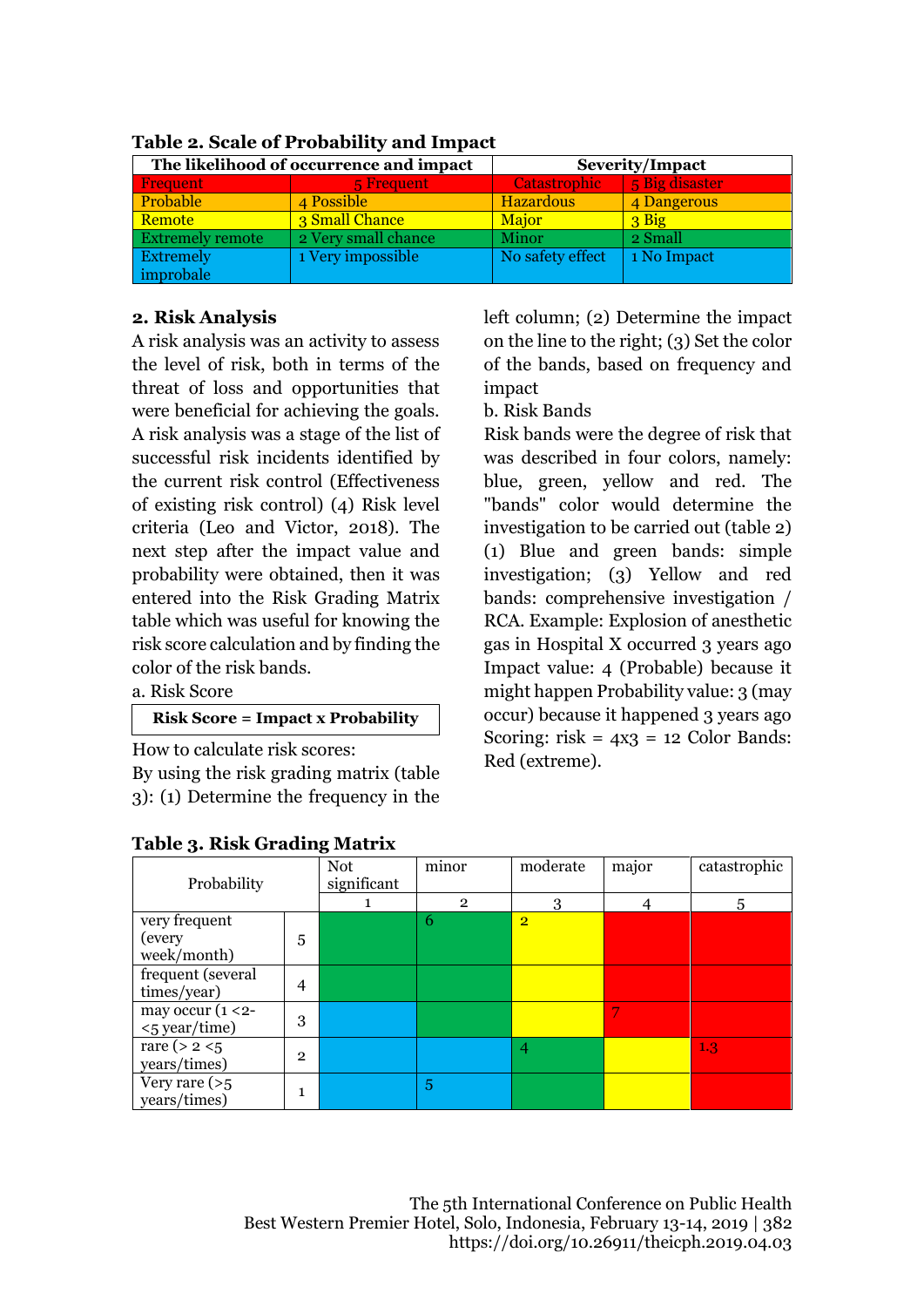## **DISCUSSION**

# **1. Analysis of Human Resources problems**

Based on the results of interviews conducted with the head in charge of the MGI, one of the private hospitals in Bekasi, it showed that human resources can be distinguished from the human resources responsible for the management of medical gas logistics including the procurement, storage and distribution of medical gases as well as direct human resources that directly faced patients namely nurses and general practitioners and anesthesiologists.

To reduce the potential for risk, the role of HR was the most noteworthy thing, one of them was by conducting regular training, and checking logistics in storage warehouses and giving color labels that match the contents of tubes to reduce the risk of errors and exchange of medical gas needed by each patient. In addition, the preparation and the implementation of a clear SOP was very necessary to be able to control the potential risk that can be caused by disseminating its application to all parties responsible for the management of medical gas.

A collaboration between the management of the hospital and the responsible human resources in the MGI as well as the health personnel's who go directly to the patients who need it must be considered for the sake of the realization of the quality of excellent health services.

## **2. Preparation of Standard Operating Procedures (SPO)**

According to Minister of Health article 1 Number 1439/Menkes/SK/XI/2002 which has been explained above about the use of medical gas in health service facilities, it can be used as a basis for good SOP preparation. The researcher and the management team attempted to compile the SOP and the creation of a special program in handling the management of medical gas. With periodic checks in the procurement, maintenance and distribution it was expected that patient needs for the use of medical gas can be fulfilled.

All of these programs can be supported by including SOP of different color labeling for each type of tube according of the contents of the tube, SOP labels the dangers of the tube, SOP regarding the provision of medical gas to patients in need by nurses or doctors according to their competencies, and educational SOP and dissemination of application to all parties who directly responsible for medical governance.

The program was compiled and then approved by the Director of the Hospital and then conducted socialization and training of the number of parties who responsible for implementation.

# **3.Inspection Standards for Testing Medical Gas Installation Systems according to the Minister of Health**

Some standard Inspection Tests on Medical Gas Installation Systems were: Complete installation, goods supporting equipment for installing medical gas installations; (2) Requirements for piping installations Installed pipe installations must be ensured to meet the stipulated requirements of the Ministry of Health; (3) Requirements for a central gas system, complete cen